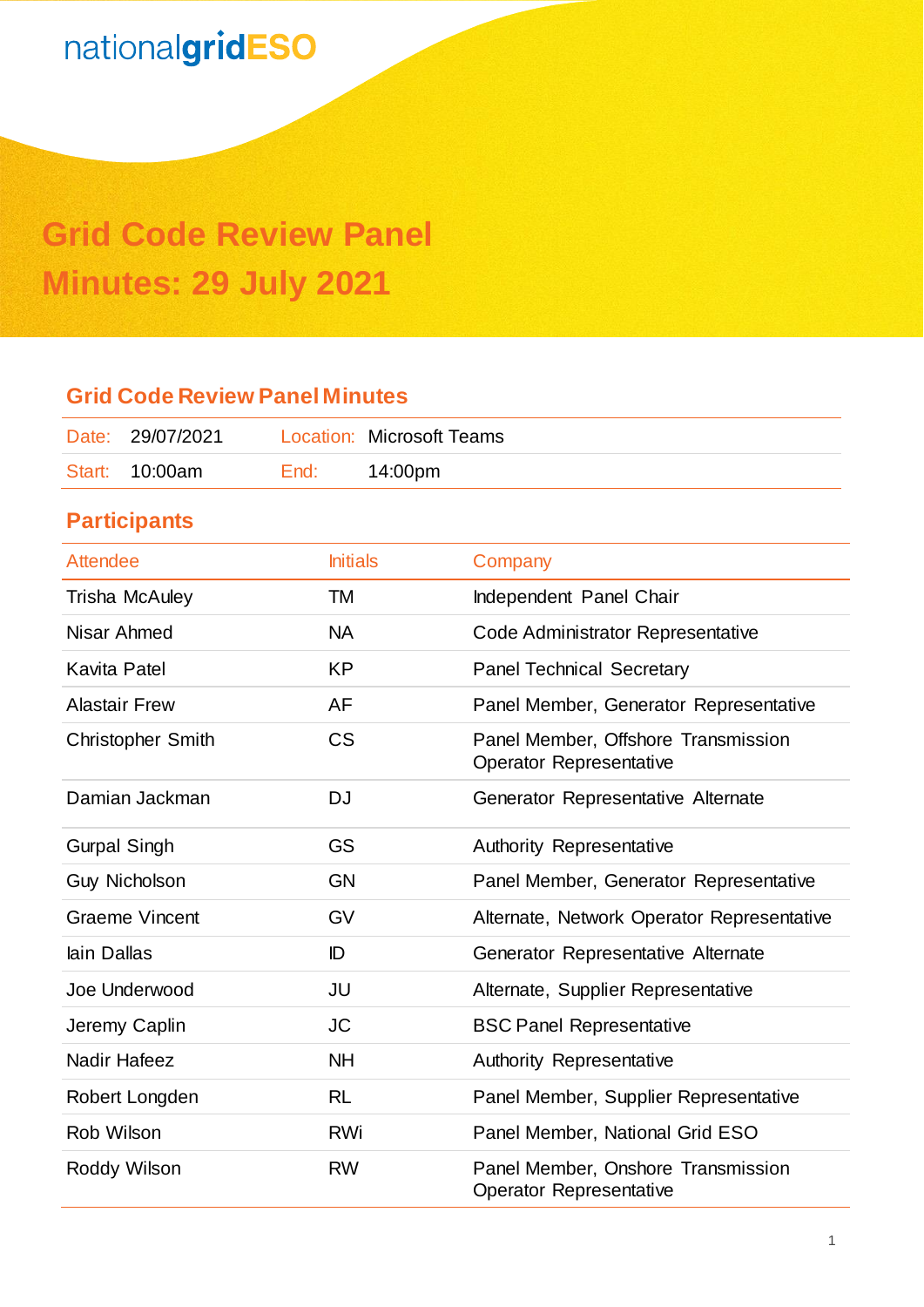| <b>Steve Cox</b>            | <b>SC</b>       | Panel Member, Network Operator<br>Representative |
|-----------------------------|-----------------|--------------------------------------------------|
| <b>Observers/Presenters</b> |                 |                                                  |
| Attendee                    | <b>Initials</b> | Company                                          |
| Antony Johnson              | TJ              | <b>National Grid ESO</b>                         |
| <b>Bryan Rhodes</b>         | BR.             | Frontier Power, Observer                         |
| Stephen Baker               | <b>SB</b>       | <b>National Grid ESO</b>                         |
| <b>Apologies</b>            |                 |                                                  |
| <b>Attendee</b>             | <b>Initials</b> | Company                                          |
| Alan Creighton              | AC.             | Panel Member, Network Operator<br>Representative |
| John Harrower               | JH              | Panel Member, Generator Representative           |
| <b>Sigrid Bolik</b>         | <b>SB</b>       | Panel Member, Generator Representative           |

#### 1. **Introductions and Apologies**

Apologies were received from Alan Creighton, Sigrid Bolik and John Harrower.

#### 2. **Minutes from previous meeting**

The minutes from the Grid Code Review Panel meeting held 24 June 2021 will be approved at the August Panel.

#### 3. **Review of actions log**

The Panel was advised of the remaining actions which are kept being open.

Action 400 and 403 were closed as approved by Panel.

The actions log can be found **[here.](https://www.nationalgrideso.com/document/202951/download)**

#### **4. Chair's update**

There were no updates.

#### **5. Authority Decisions**

Ofgem stated that the pending decision on **[GC0134](https://www.nationalgrideso.com/industry-information/codes/grid-code-old/modifications/gc0134-removing-telephony-requirements-small)** *'Removing the telephony requirements for small, distributed and aggregated market participants who are active in the Balancing Mechanism'* is still being reviewed.

**[GC0109](https://www.nationalgrideso.com/industry-information/codes/grid-code-old/modifications/gc0109-publication-various-gb-electricity)** *'Publication of the various GB electricity Warnings or Notices or Alerts or Declarations or Instructions or Directions etc. ("System Warning Alerts") issued by or to the Network Operator(s)'* was made on the 12 July 2021. The Authority has directed that the original proposal of this modification be implemented on 23 August 2021.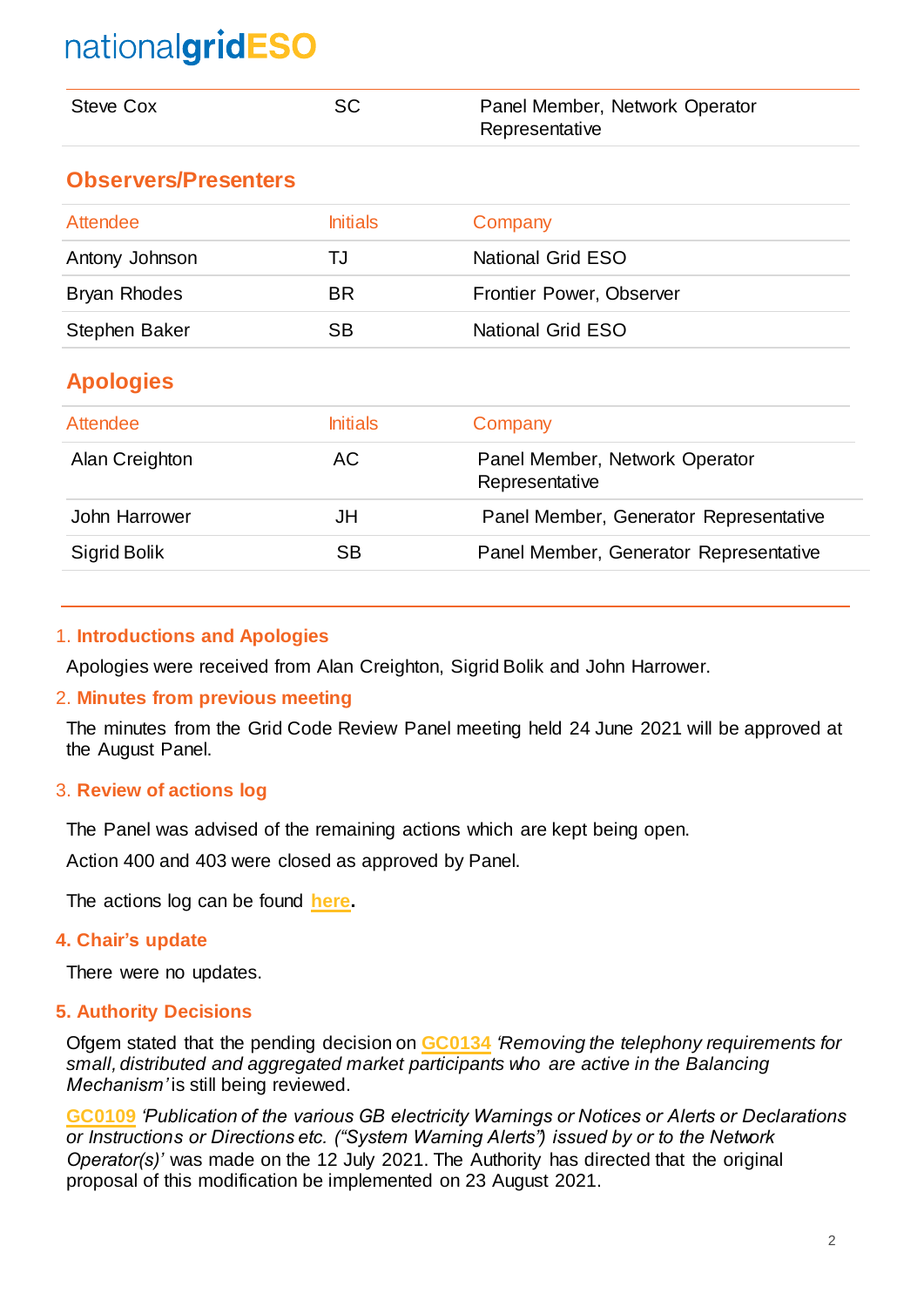**[GC0151](https://www.nationalgrideso.com/industry-information/codes/grid-code-old/modifications/gc0151-grid-code-compliance-fault-ride)** *'Grid Code Compliance with Fault Ride Through Requirements'* which was awaiting urgency decision had been granted on the 02 July 2021

The Authority's publication on decisions can be found on their **[website](https://www.ofgem.gov.uk/system/files/docs/2021/05/edd_table_for_publication_wc_240521_final_clean_v_002.pdf)**.

### **6. Whole System Grid Code Digitalisation Update** (Slide 8 – 22)

Laetitia Wamala presented back to Panel the overall feedback / themes which had been identified so far as part of the Whole System Grid Code Digitalisation project.

Panel was asked to provide their views and feedback on the themes outlined below to help put together the consultation:

- a) Key benefits of increased whole system alignment of the technical codes
- b) How to most effectively realise the key benefits
- c) Potential solutions to realise benefits.
- d) Effective collaboration with industry during development
- e) Enduring arrangements within industry
- f) Digitalisation

RL raised concerns around losing detail and precision in a translation to a digital version of the Grid Code. LW to that added that a lot of feedback on this area has already been received and that this is where industry input is required to ensure importance is given in working groups when formed, as there is a risk identified.

Discussions around having a formal process to help identify responsibilities for situations also took place.

DJ, as a user of the Code, stated that the valuable thing would be the consolidation of a whole system code. It was stated that, it's a step that's now needed with the amount of generation now connected to the system.

DJ also stated that having an objective to simplify what users actually need to know is worthy but also highlighted that there may be a risk of how digitisation may take priority over consolidation into a single code and if there was a chance that one may disrupt the other's achievement, Is there a prioritisation on what's important? A whole system code or a code more easily accessible to users? LW replied it's a question that will be included in the consultation which will help respond to industry needs: and there will be two teams that run digitalisation and consolidation in parallel.

RL asked if there was any cross-code working taking place or if this had been considered in line with BEIS and Ofgem's code reform thinking. RWi to that added, in the Energy Code Reform consultation it is stated that Ofgem are looking at options for consolidation of codes and alignment of various technical codes. RWi stated that the Whole System Grid Code Digitalisation project is an opportunity for us all to help direct the solution and potentially to get ahead of the game before a solution is imposed. RWi also noted that combining the Grid and Distribution Codes has been discussed on occasions previously and is one of the more obvious consolidations that could be proposed.

JC stated that all Code managers and Panels should be kept informed of any cross code impacts.

It was also highlighted that potential modifications may arise as an outcome of the Whole System Grid Code Digitalisation project. it was stated by a few members that an advance review would be beneficial.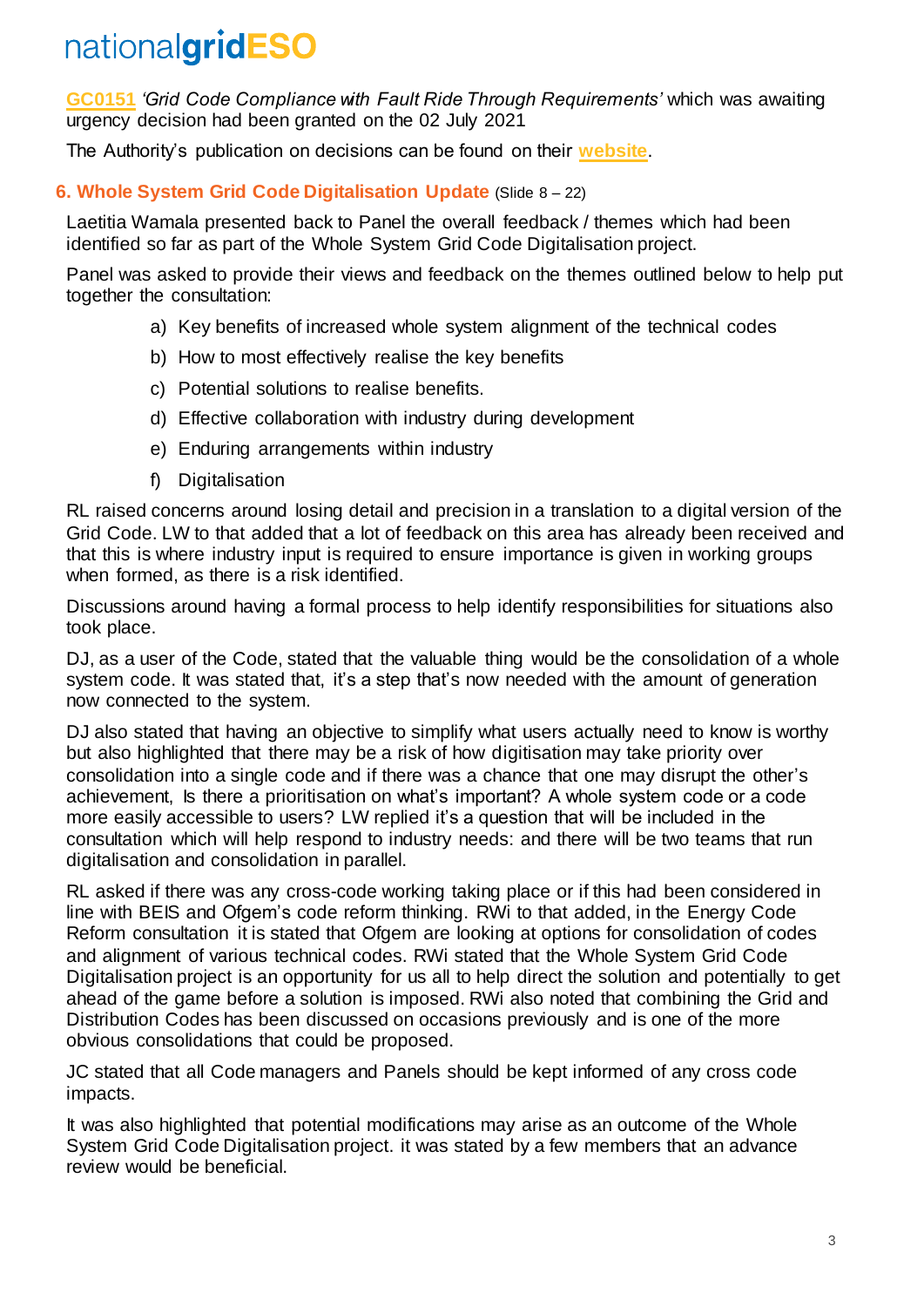The route of guidance notes was also considered as a potential part of achieving a more userfriendly outcome as part of this project as well as having a combined code.

Discussions around forming stakeholder groups took place as it was highlighted by Panel that industry time is a major challenge and concerns were raised around it needing sufficient input. LW stated that this is part of the consultation and engagement is taking place with all industry members.

GN suggested having an independent consultant to provide a resource and lead on the engagement/represent industry.

GS at this stage stated he would encourage industry to participate in this consultation as this will help get the right balance.

SC stated that he would like the project to consider the volume of users whose life is made easier as part of the projects Terms of Reference and not just to focus on the consolidation of the codes rather than improving user experience.

LW closed the presentation with a note to ask Panel to provide further input offline to help support the project as well as asking to return to future Panel meetings to provide progress updates.

#### **7. GC0117 Review Terms of Reference** *'Improving transparency and consistency of access arrangements across GB by the creation of a pan-GB commonality of PGM requirements'*

Garth Graham of SSE was invited by the Chair to put across his views as proposer for the updated Terms of Reference for **GC0117** following the May 2021 Panel meeting.

GG requested further clarity on the Terms of Reference which had been inserted by Panel.

RWi stated that these were added as a helpful reference for a more coordinated solution to be formed.

**DECISION**: Panel approved removal for the insertions of having interactions between **CAP169** and **CMP291** from the Terms of Reference.

GG requested further clarity on why the need for a Cost Benefit Analysis was needed for this modification and also questioned practicality of the need to coordinate with the National Grid System Operator/Distribution Network Operator/Open Networks project.

**DECISION:** It was agreed by majority to retain the note in the ToRs to be aware of the developments by Open Networks rather than having a coordinated approach.

**ACTION 404**: **GC0117** Terms of Reference to be returned to Panel for approval after review by the workgroup.

#### **8. New modifications**

There were no new modifications raised for July 2021, however RWi advised Panel that a modification would probably be raised in August as a minor amendment to the Governance Rules to line the code modification process with that set out in the Emergency and Restoration Code given that Ofgem have just approved (on 13 July) a mapping of the Terms and Conditions for System Defence and System Restoration Service Providers to the Grid Code; and similarly to the EBGL A18 process as implemented in **GC0132** this now mandates a one month consultation period where any of these clauses are amended.

### **9. In flight modification updates**

NA outlined the progress of the **[in-flight modifications](https://www.nationalgrideso.com/document/188476/download)**. It was brought to Panel's attention that: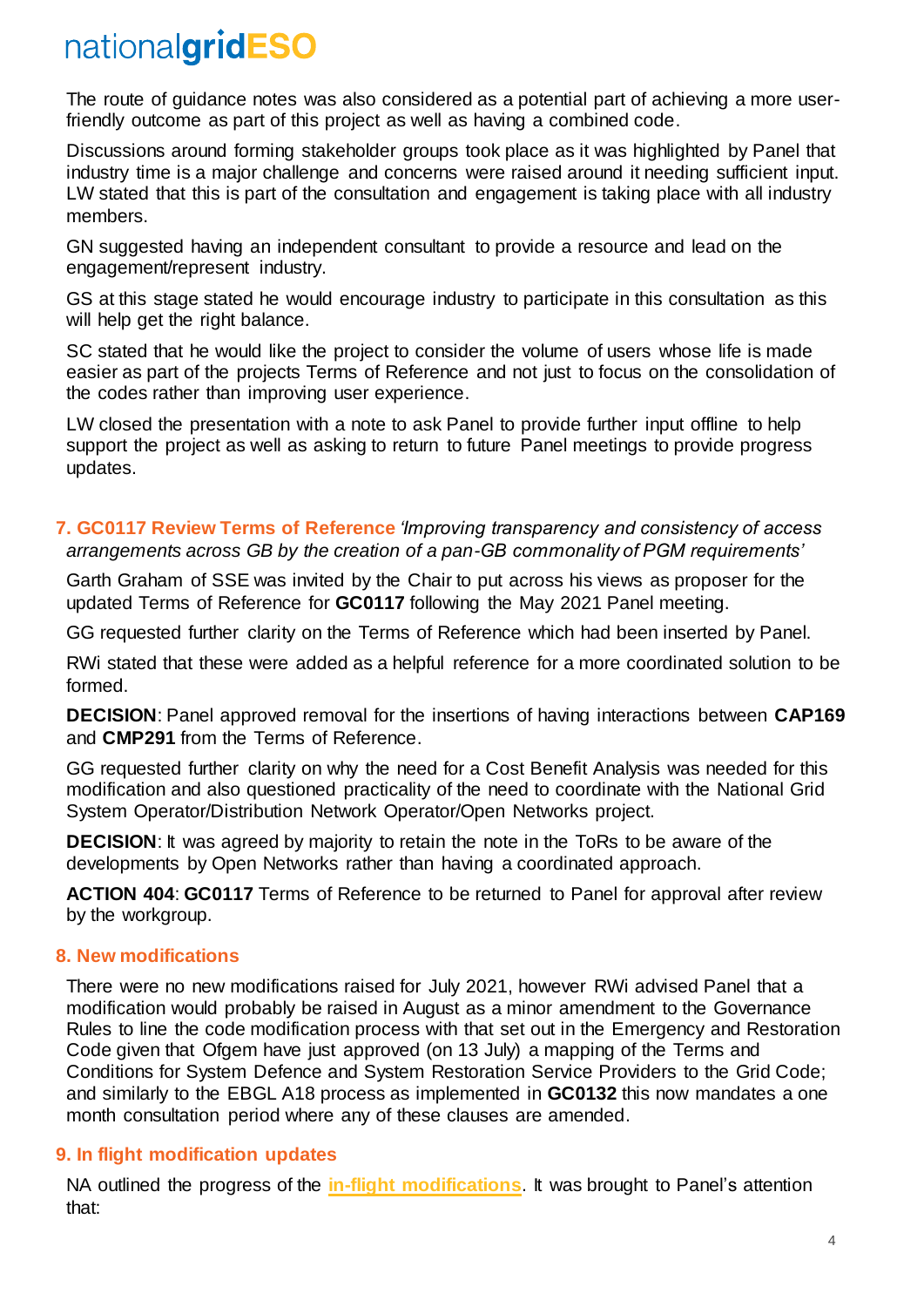- Code Admin have facilitated a record of 16 workgroups across Grid Code and CUSC.
- **GC0151** is being given urgency by Code Admin and is due for Code Admin Consultation to commence 30 July 2021
	- There was a query raised by Simon Lord in the workgroup for the differences between the reconnection of generation consisting of a single generator (see slide 31) rather than individual turbines or turbine strings where the main generator circuit breaker might not have operated. SL had asked If a potential modification needed raising as the workgroup felt it might not be in scope of **GC0151**.

A majority of the Panel members noted that the progression of the **GC0151** modification may address the above query, and if it does not then an outcome of that would be to raise a new modification. It was stated by RL, that Simon Lord raised this query as he felt it is a bigger issue than Fault Ride Through. There were discussions around who needed to raise the modification if the concerns raised are not addressed to which a suggestion of using the Grid Code Development Forum was noted by GN.

**DECISION**: Workgroup for **GC0151** to continue and if it falls out of scope then it is to be discussed at a subsequent Grid Code Development Forum.

- Code Admin need to agree dates for when the **GC0133** Draft Final Modification Report will be presented back to panel. The ESO have provided their statements for the DFMR report in tabular format for the pros and cons and the report is with the Proposer to do the same.
- Code Admin to re-plan **GC0139** as progress on this modification has been slow.

The chair at this point stated that the quality of information for **GC0139** needs to be in line with the ask to avoid an Authority sendback.

• Panel was asked to note a further 3 month delay on **GC0138/141** for the workgroup report to be presented largely due to the number of alternatives.

RL asked NA if the timeline being proposed for **GC0138/141** was ambitious to which NA advised that updates will take place with Panel.

It was also stated by AF that **GC0138** could be progressed first as he believes **GC0141** is far more complicated.

GS advised Panel that if the two modifications in question have no interaction and the sole purpose of them being combined was to manage industry time due to the crossover of members then **GC0138/141** can be progressed separately.

**DECISION**: **GC0138** to now progress towards the August Panel where the workgroup report can be presented to Panel.

**ACTION 405**: NA/KP to provide Panel with the revision of timelines for **GC0138**/**141** for offline approval.

#### **10. Discussion on Prioritisation**

Panel reviewed the prioritisation stack for any movements.

**GC0151** was agreed to take first place due to the urgency as agreed by Panel and approved by Ofgem.

As per above discussions on **GC0138** and **GC0141** it was noted by Panel that if **GC0141** was dropped below **GC0138** then it could raise concerns with industry.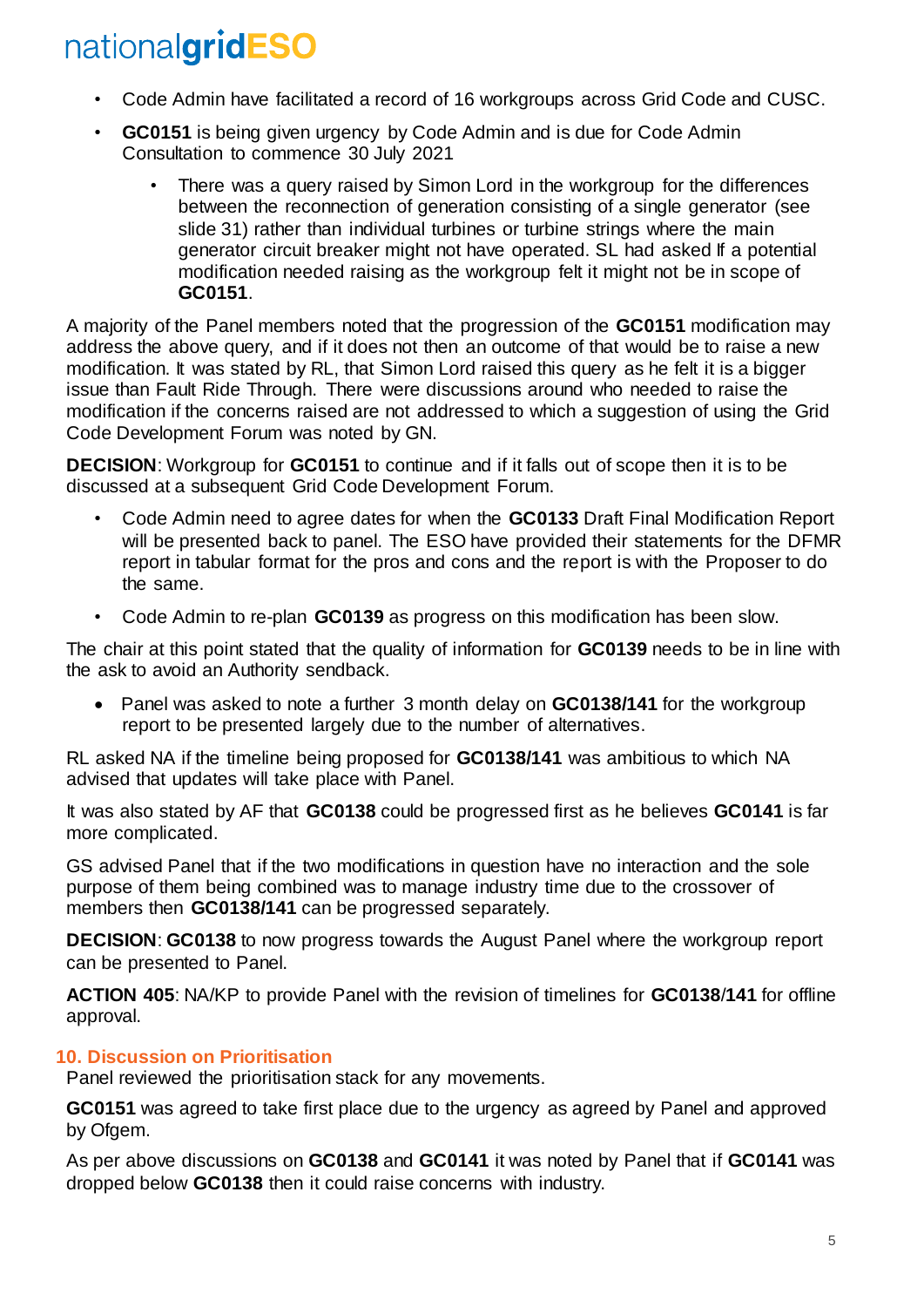**DECISION**: **GC0151** to take first place and no other changes were made to the prioritisation stack.

The updated Prioritisation Stack is included in the Headline Report which can be found **[here](https://www.nationalgrideso.com/document/204211/download)**.

### **11. Workgroup reports**

There was one Workgroup report presented to Panel. **GC0137** '*Minimum Specification Required for Provision of GB Grid Forming (GBGF) Capability (formerly Virtual Synchronous Machine/VSM Capability) This modification proposes to add a non-mandatory technical specification to the Grid Code, relating to what is referred to as Virtual Synchronous Machine ("VSM") capability.'*

NA presented **GC0137** and provided a background to the modification.

The purpose of this modification is simply to develop the minimum Grid Code technical specification for a GB Grid Forming Capability (which was formerly referred to as a Virtual Synchronous Machine - "VSM"). The market arrangements will then be addressed as a separate piece of work once the specification and technical requirements are in place.

After reviewing the presentation, the Panel was asked to consider whether the changes to the legal text as suggested following comments from panel members were typographical. Antony Johnson the proposer who was invited by the chair stated that he would like to work on the legal text changes and finalise these also seeking final input from the workgroup before having the Terms of Reference approved to avoid any delays or sendback.

The Panel decided that this was a sensible provision and that the decision on the Terms of Reference should be made at the next meeting following completion of the changes.

**ACTION 406**: Antony Johnson to liaise with Panel members to address the comments on the legal text raised and circulate offline for the report to be then presented at the August Grid Code Review Panel.

### **12. Draft Final Modification Reports (DFMR)**

There were no reports to present to Panel.

#### **13. Reports to Authority**

There were no reports to the Authority.

#### **14. Implementation updates**

NA advised Panel that **GC0109** '*Publication of the various GB electricity Warnings or Notices or Alerts or Declarations or Instructions or Directions etc. ("System Warning Alerts") issued by or to the Network Operator(s).'* was approved by the Authority 12 July 2021. The Authority has directed that the Original proposal of this Modification be implemented on 23 August 2021.

A summary of the changes that the ESO needs to make to implement this is as follows:

- Four SPICE (system) templates being updated (feeds into the BMRS)
- Capacity Market Notifications (CMNs) to be a manual process since the ESO has no access to these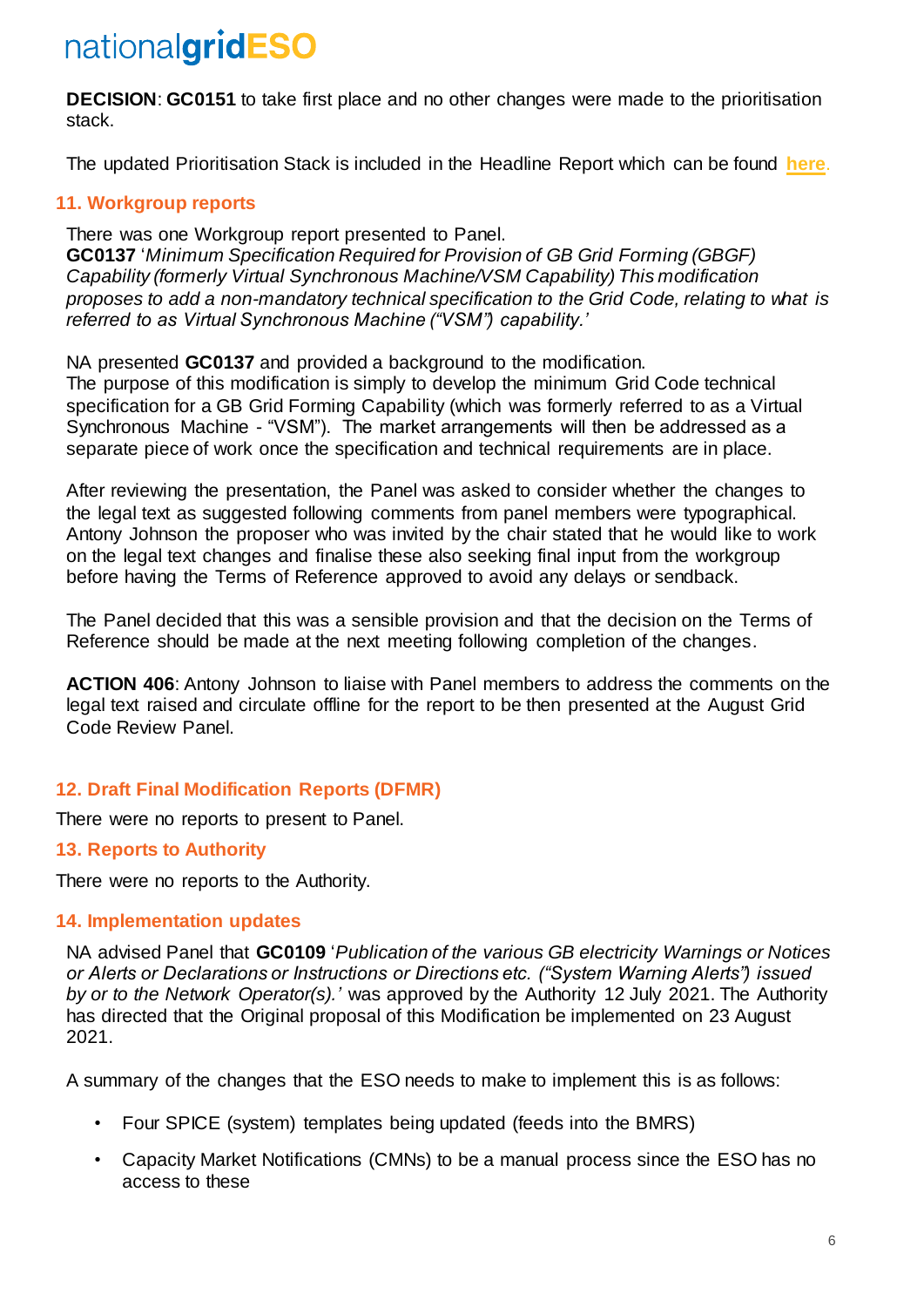- IT analysis taking place to explore feasibility of automation of CMNs in future
- Implementation deadline is 23 August. Relevant business processes being updated and new system templates to be signed off through relevant governance board

#### **15. Governance**

There were no updates.

#### **16. Grid Code Development Forum (GCDF)**

**[GCDF](https://www.nationalgrideso.com/document/197511/download)** 07 July 2021

The following presentations took place:

#### **1. [Whole System Grid Code](https://www.nationalgrideso.com/document/197521/download)**

Following the introduction of the Whole System Grid Code concept on 2nd June 2021, a summary of stakeholder feedback received to date was provided and the draft stakeholder engagement plan discussed.

#### **2. [GC0117](https://www.nationalgrideso.com/document/197526/download) [Questionnaire](https://www.nationalgrideso.com/document/197526/download)**

Grid Code modification proposal GC0117 proposes that the geographical variations in generator thresholds are removed and a single set of harmonised values for the thresholds are used across GB. To aid the workgroup with considering the levels at which harmonised thresholds should be set through the GC0117 proposal, we are seeking support from industry to complete a short questionnaire.

#### **3. Fault Ride Through - [Unexpected Generation Failure Management](https://www.nationalgrideso.com/document/197531/download)**

This presentation provided an update on the points raised and the expectations on Users and the ESO in these situations.

#### **[GCDF](https://www.nationalgrideso.com/industry-information/codes/grid-code-old/meetings/grid-code-development-forum-gcdf-04082021)** 04 August 2021

Panel was advised this was cancelled due to no agenda items.

#### **17. Standing Groups**

#### Distribution Code Review Panel Update

It was advised that the DCR Panel meeting is to take place week commencing 02 August 2021.

Joint European Stakeholder Group (JESG)

The Panel noted that **[JESG](https://www.nationalgrideso.com/document/192981/download)** occurred on 13 July 2021.

#### **18. Updates on other Industry Codes**

There were no updates.

**19. Blockers to Modification progress (February, May, August, November)**

There were no updates.

#### **20. Horizon Scan (***February, May, August, November)*

There were no updates.

#### **21. Electrical Standards**

There were no updates.